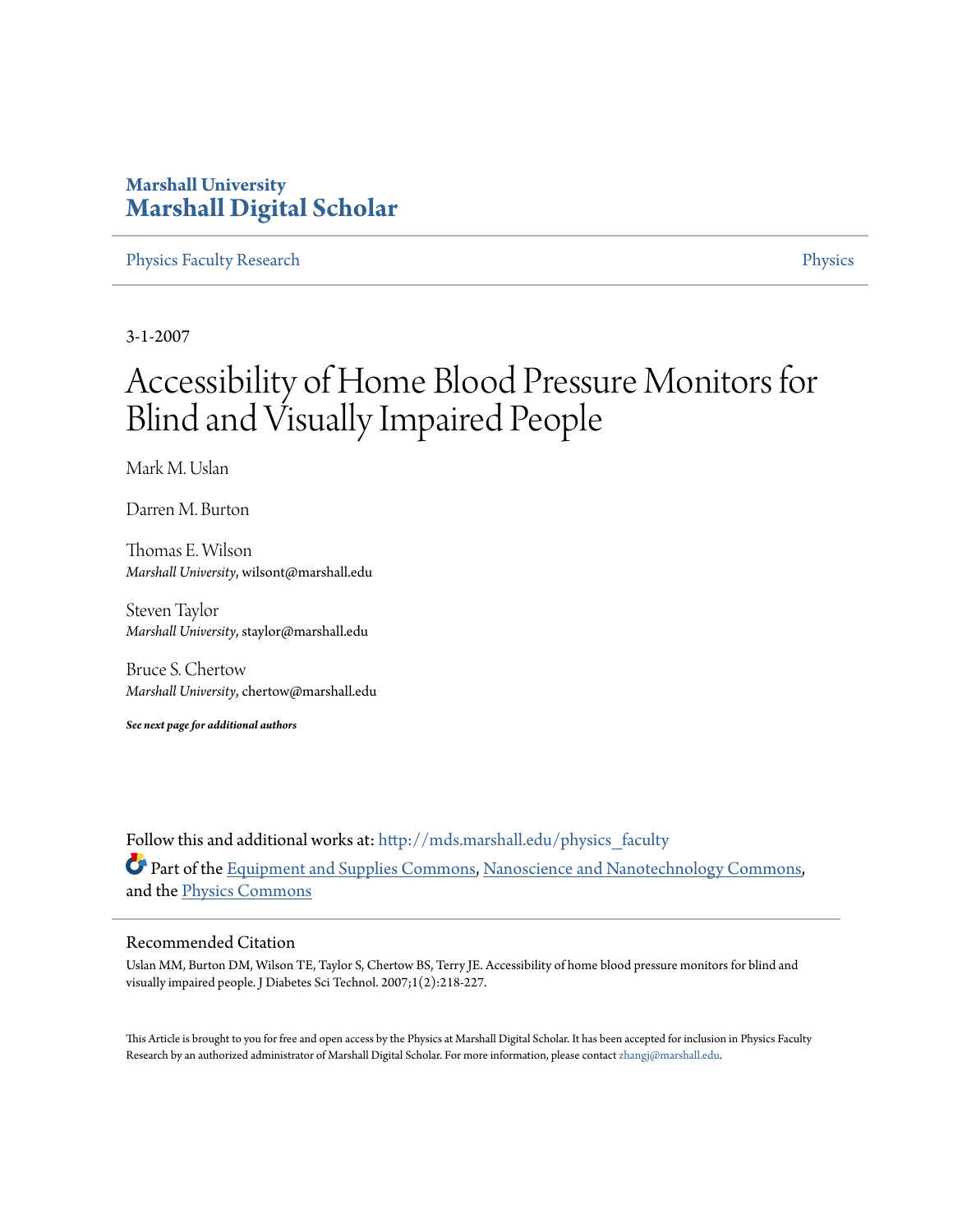#### **Authors**

Mark M. Uslan, Darren M. Burton, Thomas E. Wilson, Steven Taylor, Bruce S. Chertow, and Jack E. Terry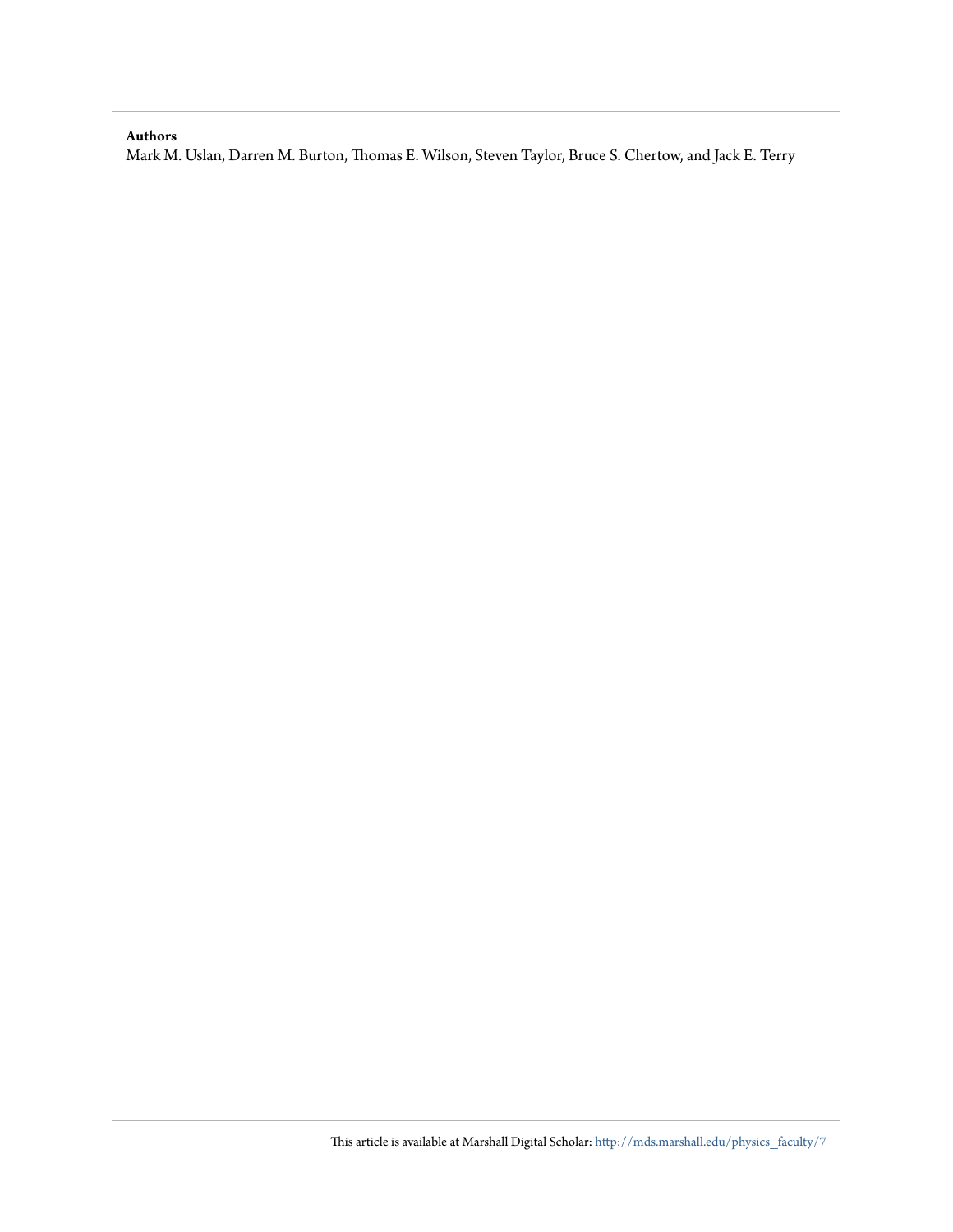**Journal of Diabetes Science and Technology** Volume 1, Issue 2, March 2007 © Diabetes Technology Society

# **Accessibility of Home Blood Pressure Monitors for Blind and Visually Impaired People**

Mark M. Uslan, M.A., M.S.,<sup>1</sup> Darren M. Burton, B.A.,<sup>1</sup> Thomas E. Wilson, Ph.D.,<sup>2</sup> Steven Taylor, B.S.,<sup>3</sup> Bruce S. Chertow, M.D., FACE, FACP,<sup>4</sup> and Jack E. Terry, O.D., Ph.D.<sup>5</sup>

# **Abstract**

### *Background:*

The prevalence of hypertension comorbid with diabetes is a significant health care issue. Use of the home blood pressure monitor (HBPM) for aiding in the control of hypertension is noteworthy because of benefits that accrue from following a home measurement regimen. To be usable by blind and visually impaired patients, HBPMs must have speech output to convey all screen information, an easily readable visual display, identifiable controls that are easy to use, and an accessible user manual.

### *Methods:*

Data on the physical aspects and the features and functions of nine Food and Drug Administration-approved HBPMs (eight of which were recommended by the British Hypertension Society) were tabulated and analyzed for usability by blind and visually impaired individuals. Video Electronics Standards Association standards were used to measure contrast modulation in the displays of the HBPMs. Ten persons who are blind or visually impaired and who have diabetes were surveyed to determine how they monitor their blood pressure and to learn their ideas for improvements in usability.

### *Results:*

Physical controls were found to be easy to identify, and operating procedures were found to be relatively simple on all of the HBPMs, but user manuals were either inaccessible or minimally accessible to blind persons. The two HBPMs that have speech output do not voice all of the information that is displayed on the screen. Some functions that are standard in the HBPMs without speech output, such as the feature for automatically setting cuff inflation volume and memory, were lacking in the HBPMs with speech output. These features were mentioned as desirable in interviews with legally blind persons who are diabetic and who monitor their blood pressure at home. Visual display output was large and adequate in all of the HBPMs. Michelson contrast for numeric digits in the HBPM displays was also measured, ranging from 55 to 75% for characters with dominant spatial frequency components lying in the range of 0.5–1.0 cycles/degree.

 $continued \rightarrow$ 

**Author Affiliations:** <sup>1</sup> American Foundation for the Blind (AFB TECH), Huntington, West Virginia; 2 Department of Physics and Physical Science, Marshall University, Huntington, West Virginia; <sup>3</sup> Joan C. Edwards School of Medicine at Marshall University, Huntington, West Virginia; 4 Joan C. Edwards School of Medicine at Marshall University, Marshall University Diabetes Center, Huntington, West Virginia; and 5 National Board of Examiners in Optometry, Charlotte, North Carolina

**Abbreviations:** (AAMI) American Association for the Advancement of Medical Instrumentation, (BGMs) blood glucose monitors, (BHS) British Hypertension Society, (CSF) contrast sensitivity function, (FDA) Food and Drug Administration, (HBPM) home blood pressure monitor, (IPs) insulin pumps, (LCD) liquid crystal display, (MTF) modulation transfer function, (PDF) Portable Document Format, (SQRI) square-root integral, (VESA) Video Electronics Standards Association

**Keywords:** accessibility, blindness, diabetes, home blood pressure monitors, hypertension, visual impairment

**Corresponding Author:** Mark M. Uslan, American Foundation for the Blind (AFB TECH), 949 3rd Ave., Suite 200, Huntington, WV 25701; email address *muslan@afb.net*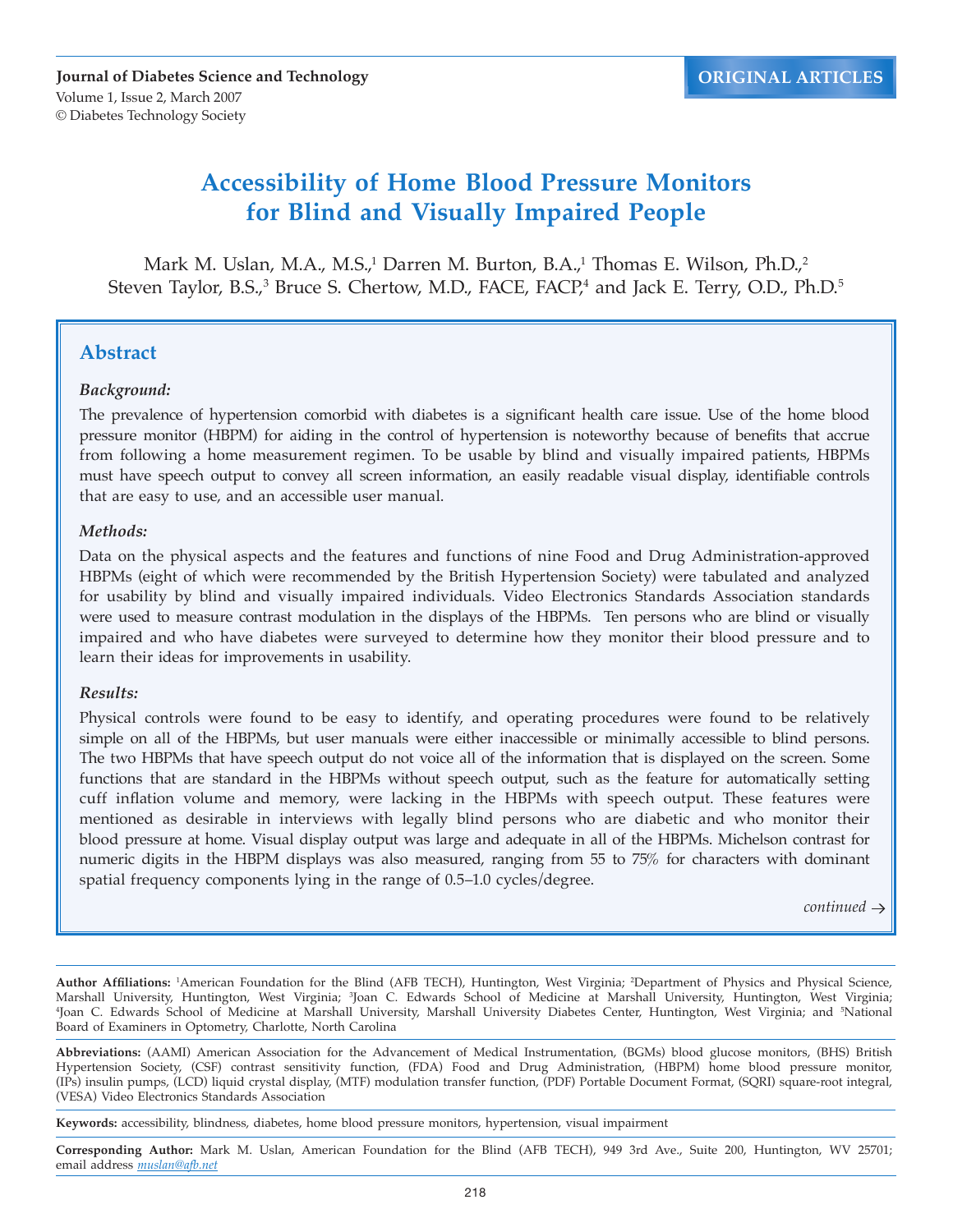#### **Abstract cont.**

#### *Conclusions:*

Home blood pressure monitors are easy-to-use devices that do not present accessibility barriers that are difficult to surmount, either technically or operationally. Two HBPMs with voice output were found to have a significant degree of accessibility, but they were not found to offer as many features as those HBPMs that were less accessible. Recommendations were made to improve accessibility, including the development of visual display standards that specify a minimally acceptable level of Michelson contrast.

*J Diabetes Sci Technol 2007;1(2):218-227*

## **Background**

iabetic retinopathy in the United States affects more than 5.3 million people over age 18 and, by 2020, will affect about 7.5 million persons.<sup>1</sup> Estimates of the incidence of hypertension in people with diabetes are high: 54% of Caucasians, 60.4% of African-Americans, and 65.3% of Mexican-Americans.<sup>2,3</sup> In type 2 diabetes hypertension is often present as part of the metabolic syndrome of insulin resistance and in type 1 diabetes it may induce the more rapid onset of diabetic nephropathy.<sup>4</sup> Hypertension comorbid with diabetes is known to increase the risk of retinopathy, and tight blood pressure control reduces the progression of retinopathy and deterioration of visual acuity.4–6

The most accurate home blood pressure monitors (HBPMs) are digital devices that use automatic, upper-arm cuff inflation and an algorithm to interpret variations in blood pressure.2,7,8 The potential benefits of HBPM use include documenting sustained or intermittent hypertension in the usual home environment; diagnosing "white coat" hypertension, where anxiety contributes to a sporadic high blood pressure reading in a clinical setting; assessing response to antihypertensive medication; improving adherence to treatment; and reducing the cost of frequent office visits for obtaining many blood pressure measurements in the physician's office.2,9,10 Results of a study showed that hypertension control was significantly more successful in patients who followed a home measurement regimen than with those who did not.<sup>11</sup>

Requirements for blind and severely visually impaired people who cannot see the HBPM screen are speech output that speaks all information presented on the display screen and tactually discernible control buttons. Requirements for

visually impaired persons are visually discernible display output and control buttons. For both blind and visually impaired persons, operation of the HBPM must be both easy to accomplish nonvisually and documented in a user manual that is accessible. Print versions of user manuals should conform to existing large print guidelines.<sup>12</sup> Acceptable electronic formats include popular word processor formats, plain text (.txt), web format (html), or Portable Document Format (PDF). Additionally, a Braille operating manual should be made available on request.

Reflective liquid crystal displays (LCDs) that are embedded in HBPMs and other diabetes monitoring technology, such as blood glucose meters and insulin pumps, must have characteristics that allow the displayed information to be accurately discerned by visually impaired individuals. Evaluating the degree to which these displays are usable by visually impaired persons is a critical challenge, as quantifiable standards for designing small-screen LCDs for this population have not been adequately developed. Although vision experts and ergonomics experts agree that the most important characteristics of a visual display are font, contrast, luminance, glare, and hue, and there are broad-based guidelines in the literature, current design practices are instead based on the availability of inexpensive and commonplace LCD technology.13–15 Furthermore, reliable data on the visual characteristics of the small-screen displays used in today's products are not available.

This study's overall objectives are to evaluate the accessibility of commercially available HBPMs, including display characteristics, and recommend accessibility solutions for future development.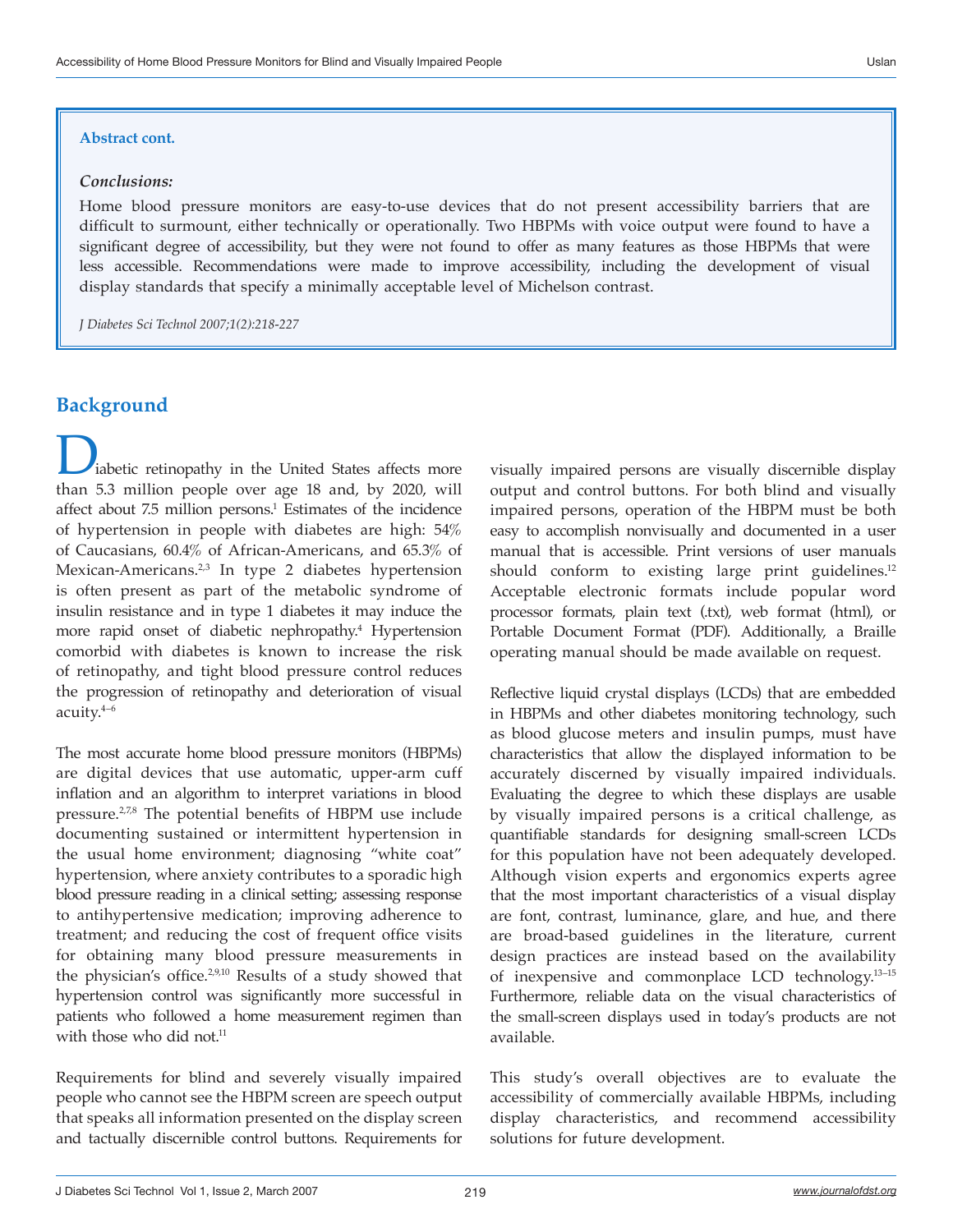# **Methods**

In total, nine HBPMs were tested. HBPMs without speech output included the HEM-705CP and HEM-757-E from Omron (Bannockburn, IL); the BP-3BT0-A from Microlife (Dunedin, FL) (see **Figure 1**); and the UA-779, UA-767PV, UA-774, and UA-787 from A&D Medical (Milpitas, CA) (see **Figure 2**). The two with speech output were the UA-767T from A&D Medical and the Reizen from MaxiAids (Farmingdale, NY) (see **Figure 3**).

To be included in the test group, an HBPM had to be on the U.S. market with Food and Drug Administration (FDA) approval and be recommended by the British Hypertension Society (BHS). FDA approval requires that the product meet American Association for the Advancement of Medical Instrumentation (AAMI) self-verification standards. AAMI requires that the manufacturer test their own products and report the results of those tests to the FDA. BHS criteria were included because their recommendations are based on independent testing of accuracy rather than self-testing by the manufacturer as is required by AAMI. The BHS recommendation is based on BHS grading and international protocol.<sup>16,17</sup> Only one monitor with speech output, the A&D UA-767T, was identified that met all of the criteria for inclusion. However, because monitors with speech output are of particular interest to people who are blind or visually impaired, a second monitor with speech output, the MaxiAids Reizen, was included in the test group. This extra monitor is the only other monitor with speech output on the U.S. market with FDA approval, but it does not have a BHS recommendation. It was not possible to determine the intent of the manufacturer in regard to obtaining a BHS recommendation.

Data on the physical aspects and the features and functions of each HBPM were tabulated and analyzed. Display font size was calculated by measuring the visual angle, that is, the angle that is created from the top and bottom of the image at a viewing distance of 12 inches to the eye.18,19 The spatial frequency of a sinusoidal intensity pattern is defined as the quotient of the number of observed repeating cycles (of bright/dark bands) seen within the visual angle, and the visual angle itself as measured at the distance of observation. According to Fourier analysis, a localized two-dimensional (*xy* plane) character of arbitrary shape can be constructed from a two-dimensional integral (over spatial frequencies associated with both axes) of sinusoidal luminance patterns of appropriate spatial frequency and contrast, weighted by the appropriate Fourier expansion coefficient. For a simple character such as an E or 8, a Fourier analysis shows that the vertical (the *y* axis) integrand will peak at the spatial frequency associated with the



**Figure 1.** Omron HEM-757-E and Omron HEM-705CP: upper row, left to right. Microlife BP3BT0: second row.



**Figure 2.** A&D UA-779 and A&D UA-787: upper row, left to right. A&D UA-774 and A&D UA-767PV: bottom row, left to right.



**Figure 3.** A&D UA-767T and MaxiAids Reizen: left to right.

fundamental frequency (here two cycles divided by the visual subtended angle; we refer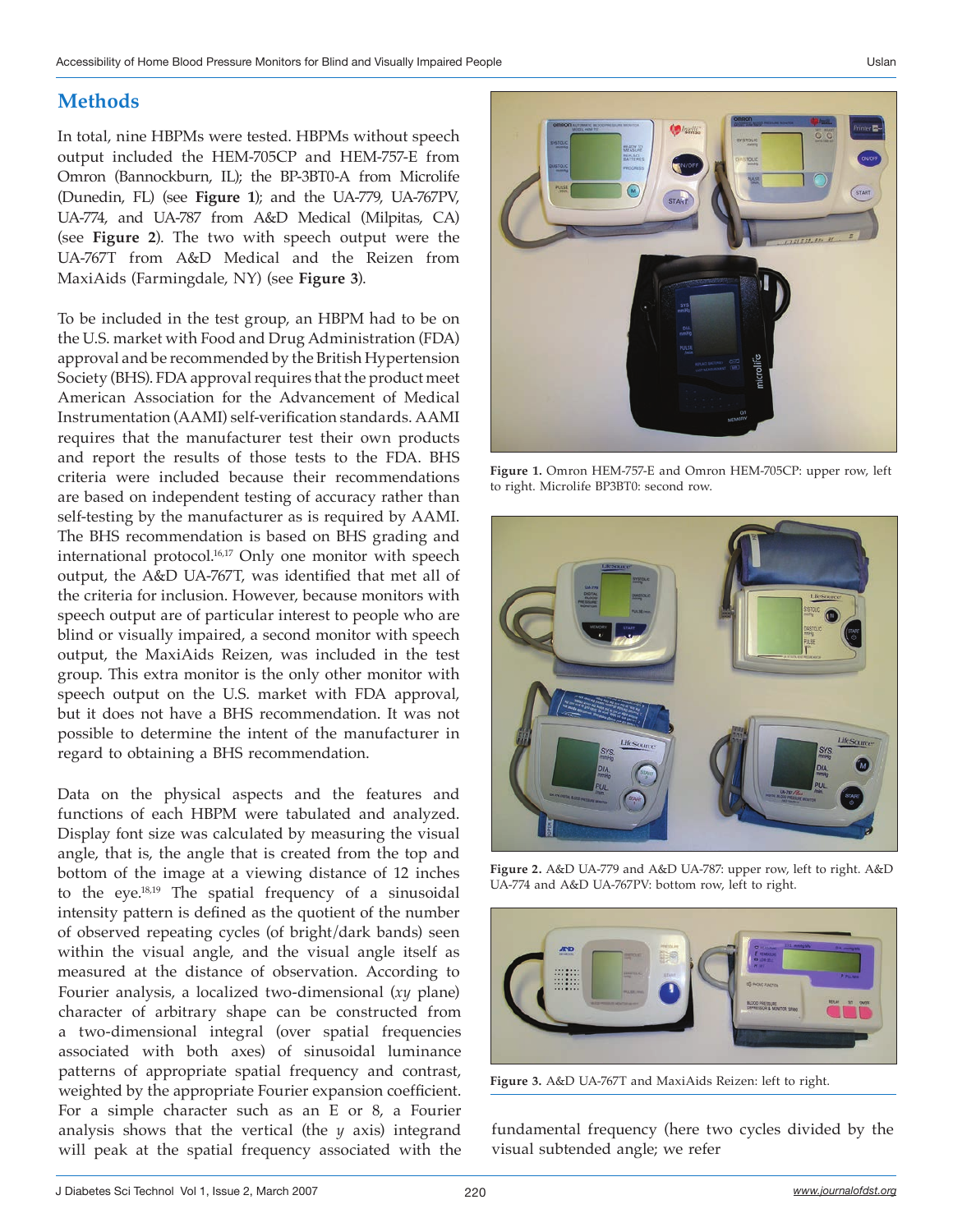to this as "dominant spatial frequency"). The dominant spatial frequencies of the display characters were simply estimated assuming two cycles per character (i.e., an E) per associated measured visual angle (in degrees).

Video Electronics Standards Association (VESA) standards were used to measure contrast modulation in the displays of the HBPMs.18 The HBPM reflective LCD display was illuminated isotropically with  $85 \text{ cd/m}^2$  (a typical clinical standard as discussed later), while positioned as close, and as near to normal incidence as possible, to one port of an integrating sphere with a current-controlled tungsten lamp from SphereOptics. The reflected light from the display, propagating through a second (baffled) port on the opposite side of the integrating sphere, was gathered by a 12-inch working-distance Leica Z6 apochromatic zoom microscope. An iris was placed in front of the microscope's objective to restrict the acceptance angle to two degrees. A single-lens reflex digital camera (Canon EOS D30) employing a complementary metal oxide semiconductor detector array was attached to the microscope with standard adapters. The entire apparatus was mounted on an optical rail for ease of focus and positioning relative to the display. A low-frequency Michelson contrast was computed from the measured pixel intensity count across a line, placed along the digitized image of the target character using National Instruments Vision Assistant software.

Task analyses were performed on HBPM blood pressure measurement operations, including cuff placement and assembly and battery replacement. The speech output on the two talking monitors was also tested for speech quality and the extent to which it voices display information.

To acquire information from users about how they monitor their blood pressure and to learn their ideas for improvements in usability, a telephone survey was conducted. Ten legally blind hypertensive or hypotensive men and women with type 1 or type 2 diabetes were interviewed by phone. Among the topics covered in the 20-item interview were background on their level of visual function; patterns of device use; likes/dislikes of the monitoring device; and awareness of HBPMs on the market with speech output.

## **Results**

## *Physical Attributes and Features*

**Table 1** shows the physical attributes and features of the HBPMs. All the HBPMs tested were similar in size, ranging from  $6.6 \times 4.3 \times 2.1$  to  $6.9 \times 5.2 \times 2.9$  inches, and the weight of the monitors, with cuff and batteries included, ranged from 17.8 to 22.1 ounces. Only the Omron HEM-705CP has the ability to print out results for users who would like to keep a hard copy record of their blood pressure and pulse measurements. Utilizing the printout offered by the Omron HEM-705CP, the user can also obtain an average of their readings and a graph of results in memory along with the single printout of the last measurement. These useful records can be reviewed by the physician.

| Table 1. Physical Attributes and Features of HBPMs |                  |                  |                  |                        |                 |                 |                 |                             |                       |  |  |  |
|----------------------------------------------------|------------------|------------------|------------------|------------------------|-----------------|-----------------|-----------------|-----------------------------|-----------------------|--|--|--|
| <b>Blood pressure monitor</b>                      | <b>Omron</b>     |                  | <b>Microlife</b> | <b>A&amp;D Medical</b> |                 |                 |                 |                             | <b>MaxiAids</b>       |  |  |  |
|                                                    | <b>HEM-705CP</b> | <b>HEM-757-E</b> | BP-3BT0-A        | <b>UA-779</b>          | <b>UA-767PV</b> | <b>UA-774</b>   | <b>UA-787</b>   | <b>UA-767T</b>              | Reizen                |  |  |  |
| Size, $L \times W \times H$ (in.)                  | 4.5 X 7 X 2.8    | 4.5 X 7 X 2.8    | 6.9 X 5.2 X 2.9  | 4.9 X 5.6 X 2.9        | 4.3 X 5.6 X 2.5 | 4.3 X 5.8 X 2.5 | 4.4 X 6.4 X 2.4 | 6.5 X 4.4 X 2.7             | 6.6 X 4.3 X 2.1       |  |  |  |
| Weight (oz.) (with cuff and<br>batteries)          | 19.2             | 22.1             | 21.1             | 18.4                   | 18.3            | 17.8            | 19.2            | 18.5                        | 20.3                  |  |  |  |
| Speech output                                      | N                | N                | N                | N                      | N               | N               | N               | $Y^a$                       | $Y^a$                 |  |  |  |
| Printout                                           | Y                | N                | N                | N                      | N               | N               | N               | N                           | N                     |  |  |  |
| Memory averaging capability                        | N                | N                | N                | N                      | Υ               | Υ               | N               | N                           | N                     |  |  |  |
| Fuzzy logic <sup>b</sup>                           | Υ                | Υ                | Υ                | Υ                      | Υ               | Υ               | Υ               | N                           | N                     |  |  |  |
| Number of users in memory                          |                  |                  |                  |                        |                 | $\overline{c}$  | 1               | $\overline{\phantom{a}}$    |                       |  |  |  |
| Number of measurements<br>stored in memory         | 28               | 14               | $\overline{1}$   | 7                      | 30              | 30              | 30              |                             |                       |  |  |  |
| Operating manuals                                  | <b>PDF</b>       | <b>PDF</b>       | <b>PDF</b>       | $LPc$ PDF              | $LPc$ PDF       | $LPc$ PDF       | $LP,^c$ PDF     | Audiocassette.<br>$LPc$ PDF | MS Word<br>file on CD |  |  |  |

*<sup>a</sup>*Recorded human voice.

*<sup>b</sup>*Used in algorithm for ensuring minimum necessary cuff inflation volume.

*c*Large print.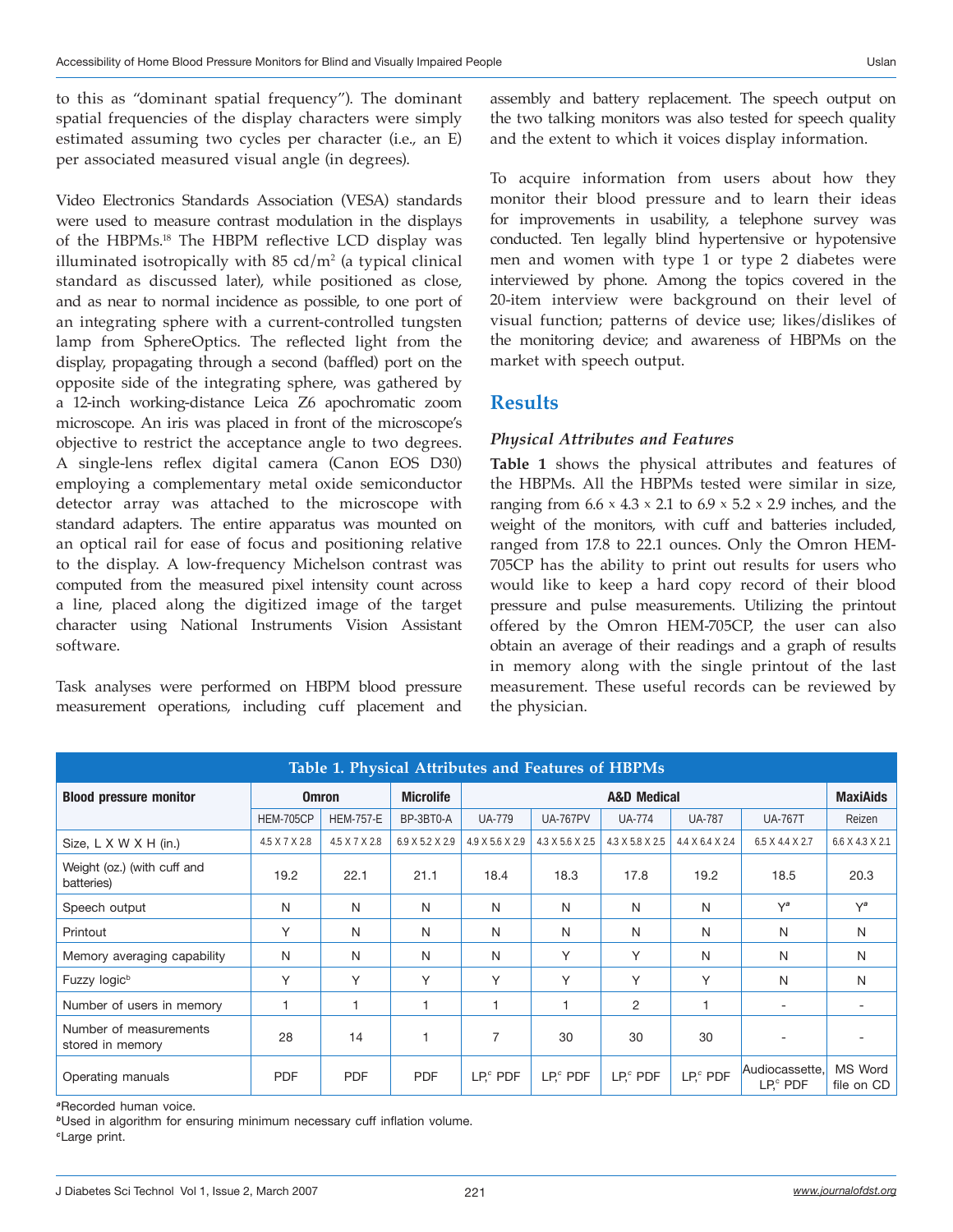Although the tasks of connecting the printer to the monitor and pressing the appropriate button on the printer can be done tactually without the need for vision, the printout is in an 11-point font, which is too small for most people with low vision to read. Also, scanning the printout with popular optical character recognition software did not successfully identify the results that were printed. This Omron monitor also has two buttons for setting the time and date, but that process is inaccessible to blind users because there is no speech output.

All of the monitors except the two with speech output use a feature for automatically setting cuff inflation volume to the minimum necessary level. The two monitors with speech output, the A&D UA-767T and the MaxiAids Reizen, require the user to manually set the minimum cuff inflation volume. The two monitors with speech output also lack the ability to store past results in memory, a useful feature common to all the other monitors. The Microlife monitor can store only one past result in memory, but the other monitors have memory capacities ranging from 7 to 30 past results. Two monitors from A&D Medical, the UA-767PV and the UA-774, have memory averaging capability, which means that they can display the average of all the readings stored in memory, and the UA-774 can store two separate sets of results for two separate users. Only the Omron HEM-705CP displays the record of the date and time.

On six of the seven monitors that have memory capabilities, the user simply presses the memory button and the last measurement is displayed on the screen. Users can scroll through earlier measurements by successive presses of the memory button. On the Microlife monitor, the user presses and holds the only button on the unit, and the last measurement is displayed. This unit has only one measurement stored in memory. The A&D UA-774 has two start buttons, one green and one orange, and they can be used by two separate users so that each person's results can be stored separately in memory. To view past results, each user presses and holds the start button and the last measurement taken with that start button is displayed for 2 seconds, followed by the average of all the previous measurements for 2 seconds, followed by all the past measurements sequentially for 2 seconds each. Although there are no accessibility barriers related to pressing the correct buttons to perform these memoryrelated tasks, none of these HBPMs have the necessary speech output to accommodate blind and severely visually impaired users. Neither of the monitors with speech output has memory, a useful monitor feature for both patient and physician.

### *Controls*

**Table 2** shows the physical attributes of HBPM interface controls. The Microlife monitor has only one control button used for starting the blood pressure monitoring process and for accessing memory. The four A&D monitors without speech output have a start button and a separate memory button. The Omron HEM-757-E has three control buttons: power, start, and memory. The A&D 767T has a start button, a volume slider, and a switch for setting initial cuff inflation pressure. The other monitor with speech, the MaxiAids Reizen, has four controls: a power button, a set button, a replay button, and a volume slider. The Omron HEM-705CP has five buttons: power, start, memory, and two additional buttons for setting the time and date. Overall, the controls were found to be easy to tactually identify and operate and are not an accessibility issue for blind or visually impaired HBPM users.

| Table 2. Physical Attributes of Control Buttons |                                                                                                                                   |                                                                               |                                                                     |                                                                                        |                                                            |                                                            |                                                                                                             |                                              |                                                         |  |  |
|-------------------------------------------------|-----------------------------------------------------------------------------------------------------------------------------------|-------------------------------------------------------------------------------|---------------------------------------------------------------------|----------------------------------------------------------------------------------------|------------------------------------------------------------|------------------------------------------------------------|-------------------------------------------------------------------------------------------------------------|----------------------------------------------|---------------------------------------------------------|--|--|
| <b>Blood pressure</b><br>monitor                |                                                                                                                                   | <b>Omron</b>                                                                  | <b>Microlife</b>                                                    | <b>A&amp;D Medical</b>                                                                 |                                                            |                                                            |                                                                                                             |                                              | <b>MaxiAids</b>                                         |  |  |
|                                                 | <b>HEM-705CP</b>                                                                                                                  | <b>HEM-757-E</b>                                                              | BP-3BT0-A                                                           | <b>UA-779</b>                                                                          | <b>UA-767PV</b>                                            | <b>UA-774</b>                                              | <b>UA-787</b>                                                                                               | <b>UA-767T</b>                               | <b>Reizen</b>                                           |  |  |
| Number of<br><b>buttons</b>                     | 5                                                                                                                                 | 3                                                                             |                                                                     | 2                                                                                      | 2                                                          | 2                                                          | 2                                                                                                           | 3                                            | 4                                                       |  |  |
| <b>Button design</b>                            | Three convex<br>buttons, 2 flat;<br>raised borders<br>around all 5<br>buttons: 1<br>inset, others<br>are flush with<br>the border | Two convex<br>buttons, 1<br>concave:<br>raised<br>borders on all<br>3 buttons | One large<br>button flush<br>with the<br>curving panel              | Both buttons<br>part of panel<br>with raised<br>domes<br>for tactile<br>identification | Two inset<br>convex<br>buttons, with<br>a raised<br>border | Two inset<br>convex<br>buttons, with<br>a raised<br>border | One small<br>inset, convex<br>button, 1<br>large half-<br>moon button<br>with a ridge<br>along the<br>curve | One inset.<br>convex<br>button, 2<br>sliders | Three flat<br>buttons<br>slightly<br>inset, 1<br>slider |  |  |
| <b>Texture</b>                                  | Buttons are<br>slightly rough<br>with a smooth<br>panel                                                                           | Opposite<br>texture for<br>buttons and<br>surrounding<br>casing               | Dimpled<br>button adds<br>texture to<br>differentiate<br>from panel | Buttons and<br>panel all<br>smooth                                                     | Buttons and<br>panel all<br>smooth                         | Buttons are<br>slightly rough<br>with a smooth<br>panel    | Buttons and<br>panel all<br>smooth                                                                          | <b>Buttons</b><br>and panel<br>all smooth    | <b>Buttons</b><br>and panel<br>all smooth               |  |  |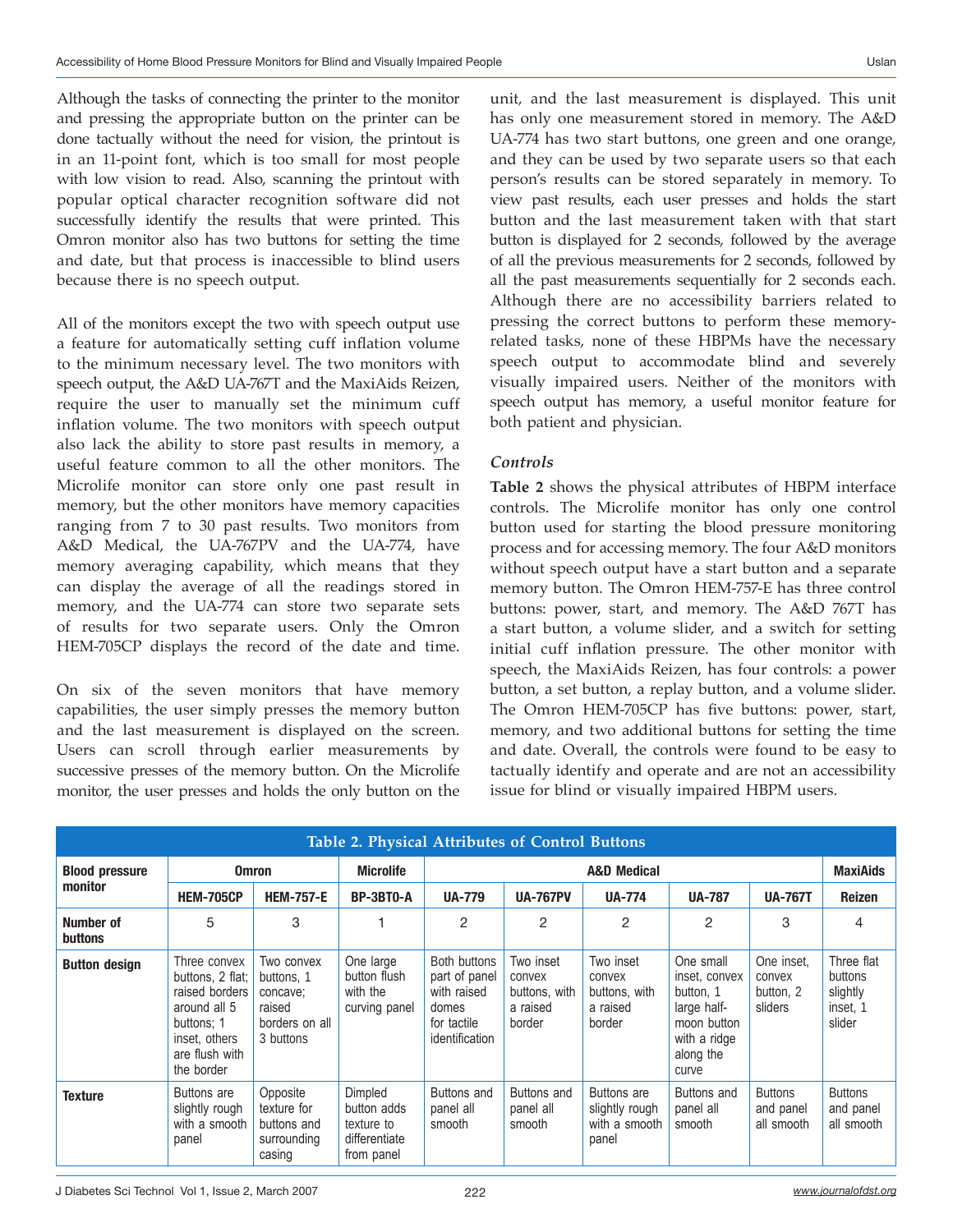Regarding the physical design of the control interfaces, all of the monitors except one employ one or more techniques for making the control buttons tactually discernible, such as raised borders around the buttons, concave and convex shapes, raised domes on the buttons, or buttons that protrude from the panel. The only monitor that does not use one of those techniques uses a dimpled texture on the button to differentiate it from the panel. Three of the other monitors also use texture to further differentiate the buttons from the panels of the units. All of the monitors also use contrasting color to visually differentiate buttons from one another and from the panel of the units. The A&D UA-774 also has borders around its buttons that light up when the unit is on, providing further visual cues to button location. The physical controls on these monitors pose no significant barrier to easy operation for blind or visually impaired users, but an accessible manual would be needed to understand the function of the controls.

## *Speech Output*

For blind users, speech output is the only practical way for an HBPM to convey test results and other information presented on the display screen. As stated earlier, only two monitors with speech output, the A&D Medical UA-767T and the MaxiAids Reizen, are available on the U.S. market and have FDA approval. Both of these units use a recorded human voice to speak the blood pressure and pulse measurements, and both feature a volume-control slider and headphone jack for privacy. The UA-767T uses a high-quality, easy-to-understand recorded human voice. However, it is more difficult to understand the highpitched voice on the MaxiAids Reizen, but with minimal practice, it is easy to get accustomed to and understand. Although both of the speech-output monitors speak the value of the blood pressure and pulse readings, only the UA-767T speaks an error message when the unit malfunctions, and neither unit vocally alerts users of a

low battery. Additionally, as stated earlier, both of these units require the user to manually set the minimum necessary cuff inflation volume. This task can be done nonvisually on the UA-767T because users set the inflation volume with a tactilely discernible switch that clicks into four distinct positions that correspond to the four available inflation volumes. However, this task is not accessible to blind users on the MaxiAids Reizen because users must press a series of buttons until the desired inflation volume is shown on the display screen, and that information is not spoken.

## *Displays*

**Table 3** shows the attributes of HBPM displays. The size of the display area is similar on eight of the monitors, ranging from 2.67 to 3.86 square inches, but the display is much larger on the A&D Medical UA-787, which measures 5.97 square inches. All the monitors feature very large font sizes for displaying blood pressure results and error messages, ranging from 172 to 226 minutes of arc (between 0.60 and 0.79 inches). The monitors also employ very large font sizes (small spatial frequencies) for the display of pulse rate measurements, ranging from 106 to 201 minutes of arc (between 0.37 and 0.70 inches). All of the HBPMs display both blood pressure and pulse rate results simultaneously, except the MaxiAids Riezen, which alternates the blood pressure and pulse results, showing blood pressure for 3.7 seconds and pulse for 2.2 seconds. This can be problematic for visually impaired persons because of the extra time needed to fixate and focus on thedisplay. Michelson contrast measurements range from 0.55 on the MaxiAids Reizen to 0.75 on the Omron HEM-757E monitor. The dominant spatial frequencies on blood pressure output range from 0.5 cycles per degree on the UA-787 to 0.7 cycles per degree on the UA-767PV and UA-774. Pulse rate spatial frequencies range from 0.6 cycles per degree on the MaxiAids Reizen to 1.1 cycles per degree on the HEM-705CP.

| <b>Table 3. Attributes of HBPM Displays</b> |                  |                  |                  |                        |                 |               |               |                 |        |  |  |
|---------------------------------------------|------------------|------------------|------------------|------------------------|-----------------|---------------|---------------|-----------------|--------|--|--|
| <b>Blood pressure monitor</b>               | <b>Omron</b>     |                  | <b>Microlife</b> | <b>A&amp;D Medical</b> |                 |               |               | <b>MaxiAids</b> |        |  |  |
|                                             | <b>HEM-705CP</b> | <b>HEM-757-E</b> | BP-3BT0-A        | <b>UA-779</b>          | <b>UA-767PV</b> | <b>UA-774</b> | <b>UA-787</b> | <b>UA-767T</b>  | Reizen |  |  |
| Display area (in. <sup>2</sup> )            | 3.60             | 3.86             | 3.72             | 2.88                   | 3.13            | 3.13          | 5.97          | 2.67            | 3.49   |  |  |
| BP font size (min of arc) <sup>a</sup>      | 180              | 215              | 186              | 175                    | 172             | 172           | 226           | 180             | 201    |  |  |
| Pulse font size (min of arc) <sup>a</sup>   | 106              | 123              | 143              | 112                    | 109             | 109           | 143           | 112             | 201    |  |  |
| BP contrast <sup>b</sup>                    | 0.67             | 0.75             | 0.72             | 0.60                   | 0.66            | 0.65          | 0.63          | 0.56            | 0.55   |  |  |
| Standard deviation $(N = 8)$                | 0.02             | 0.02             | 0.04             | 0.02                   | 0.02            | 0.03          | 0.03          | 0.02            | 0.03   |  |  |
| BP spatial frequency (line pairs/degree)    |                  |                  |                  |                        |                 |               |               |                 |        |  |  |
| <b>BP</b> font size                         | 0.7              | 0.6              | 0.6              | 0.7                    | 0.7             | 0.7           | 0.5           | 0.7             | 0.6    |  |  |
| <b>Pulse font size</b>                      | 1.1              | 1.0              | 0.8              | 1.1                    | 1.1             | 1.1           | 0.8           | 1.1             | 0.6    |  |  |

*<sup>a</sup>*Measured using a 12-in. viewing distance.

*<sup>b</sup>*Michelson contrast, calculated as follows: *C*m = (*L*max – *L*min)/(*L*max + *L*min) under isotropic illumination (100 cd/m2 ) via an integrating sphere.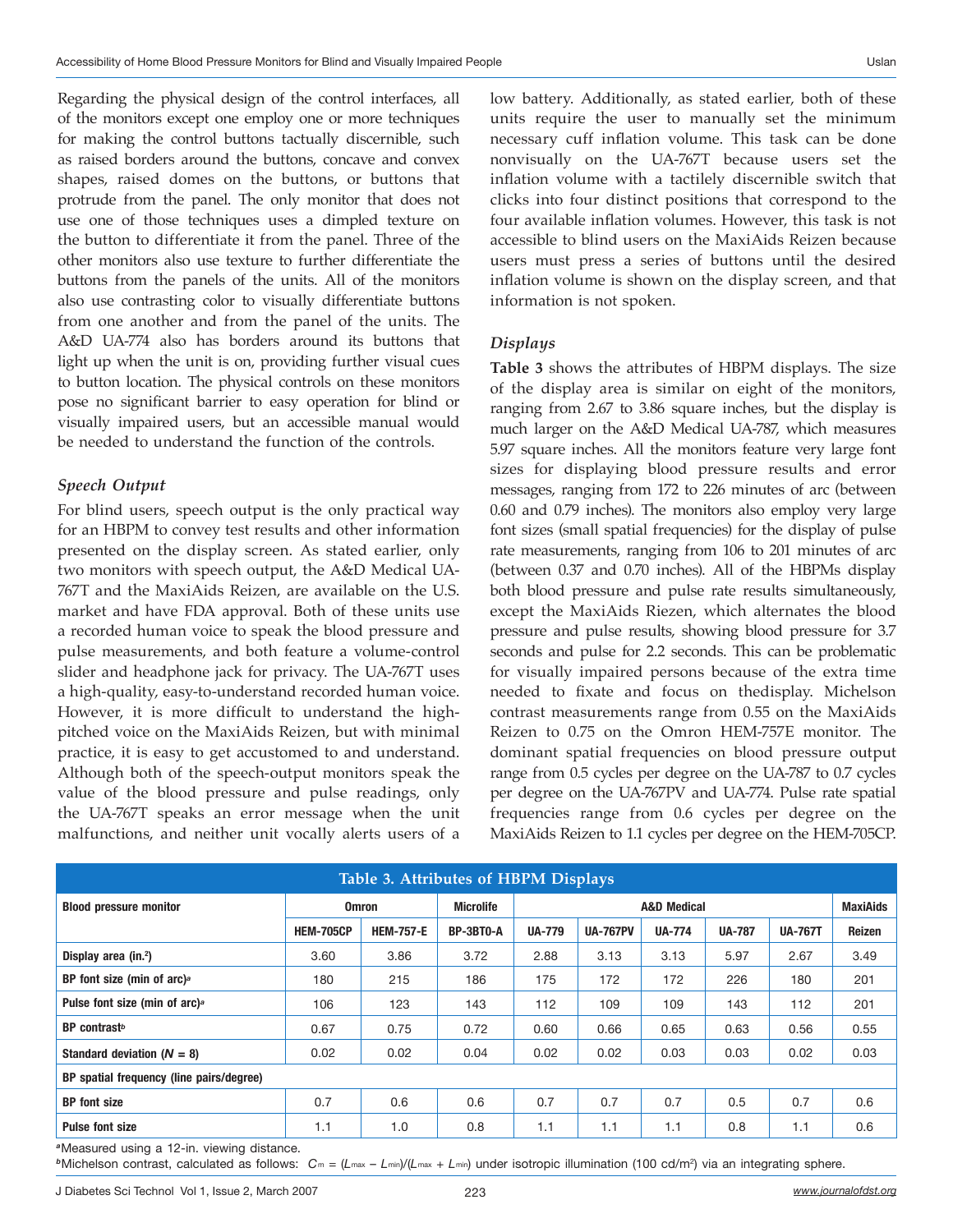#### *Operational Setup*

Task analyses revealed that the HBPM cuff must be properly positioned on the upper arm, a task that involves three steps. First, the user must slide his or her arm into the cuff until it is around the upper arm between the elbow and the shoulder. Next, the user lines up the flexible tube connecting the cuff to the main unit along the brachial artery, which runs down the inside of the forearm. This is accomplished by running the tube down the forearm and aligning it with the index finger. The final step is to secure the Velcro flap to hold the cuff in place. Properly placing the cuff is not a particularly difficult task and poses no substantial challenges to blind users. The hard, molded cuff that comes with the A&D Medical UA-787 monitor is easier to properly place on the arm, making it easier to align the tube along the brachial artery.

After the cuff is properly positioned, starting the process to test blood pressure and pulse is very easy. On most units, the user simply presses the start button and the unit begins inflating the cuff and the results are soon displayed. The two Omron monitors require the user to first press the power button to turn the unit on before pressing the start button. Because the controls on all the units are easy to discern tactually and visually, this process poses no significant barriers for blind or visually impaired users. However, an accessible manual is still required so that blind or visually impaired users can learn the function of each button and become familiar with the entire measurement process, including cuff placement.

### *Battery Replacement*

All the monitors use AA batteries, which are easy to identify tactilely. The battery compartment doors can be located via tactile markings on all the units. The standard AA battery replacement technique of placing the negative or flat end of the battery toward the spring can be used in all the devices except the MaxiAids Reizen. It is not possible to determine the proper battery orientation on the Reizen nonvisually because there is no tactile differentiation between the various battery positions in the battery compartment and the manual does not describe a practical procedure for positioning the positive and negative ends of each battery.

### *Manuals*

Electronic versions of the manuals were available for all of the monitors, but only the manual for the MaxiAids Reizen, a file in Microsoft Word format, was accessible to blind computer users. The electronic files available with all the other manuals were created as PDF files, and although they are accessible to visually impaired people using screen magnification software, they were not designed in the

proper manner to be accessible to blind people using screen reading software. Large-print manuals accommodating many visually impaired users are available with all of the A&D monitors, and an accessible manual recorded on audiocassette was also available for the A&D UA-767T, but no Braille manuals were available for any of the HBPMs.

## *Results of Interviews*

**Table 4** shows the results of telephone interviews with legally blind persons who monitor their blood pressure at home. Of the ten adults who were interviewed, four had type 1 diabetes and six had type 2 diabetes. Nine reported being hypertensive and one reported being hypotensive. Six self-reported that their legal blindness was due to diabetic retinopathy, and the remaining three reported etiologies of cataracts, astigmatism, and retinopathy due to premature birth.

Five of the ten legally blind persons interviewed were functionally blind (unable to read print material with a magnification aid) and all five used an HBPM. The reasons they gave for using the HBPM included doctor recommendation  $(N = 3)$ , general concern about blood pressure, and concern about variable measurements.

Two of the functionally blind persons used an HBPM model with speech output (A&D UA-767T). When asked what they liked most about their HBPM, both stated speech output. Additionally, one mentioned the pulse measurement function and the other mentioned ease of use. However, one user of the A&D 767T (Participant #3) stated that the cuff was difficult to position properly. Furthermore, in response to the question about suggested HBPM improvements, the user had three recommendations: improve portability, clearer and more accessible operating instructions, and addition of a feature to automatically ensure proper cuff inflation. One user of the UA-767T (Participant #10) felt the HBPM was too expensive.

The three functionally blind persons who did not use an HBPM with speech output required assistance from a sighted person to read the blood pressure and pulse results from their HBPM display screens. They found the HBPMs easy to use, but in response to the question about suggested HBPM design improvements, they each said speech output. Participant #7, who used the Omron HEM-711AC, also suggested adding a molded cuff as well as a memory function. The Omron HEM-711AC does in fact already have memory capability, but the user was unaware of this fact because the manual is not accessible. These three functionally blind persons mentioned that the most valued aspects of their HBPMs were convenience, perceived accuracy, ease of use, peace of mind, and portability.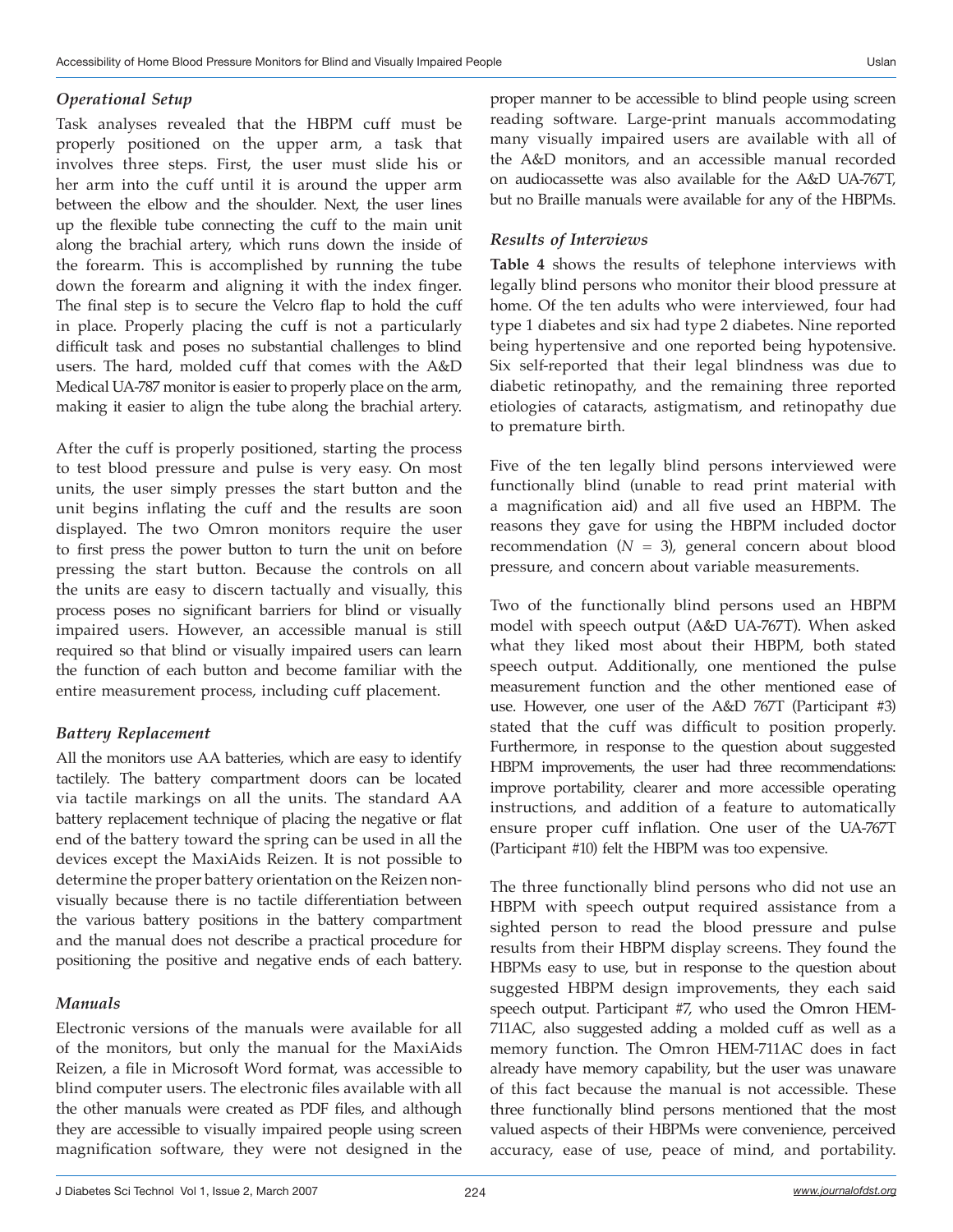| Table 4. Interviews of Legally Blind Persons Who Monitor Their Blood Pressure at Home |                                                          |                |                                           |                                          |                     |                                                              |                       |                              |                            |                                         |                                                                                                     |  |
|---------------------------------------------------------------------------------------|----------------------------------------------------------|----------------|-------------------------------------------|------------------------------------------|---------------------|--------------------------------------------------------------|-----------------------|------------------------------|----------------------------|-----------------------------------------|-----------------------------------------------------------------------------------------------------|--|
| Participant                                                                           | Level of<br>visual<br>function <sup><math>a</math></sup> | Gender/<br>age | Diabetes type<br>1 or 2/years<br>diabetic | Hypertension<br>or hypotension/<br>years | <b>BPM</b> used     | Reason<br>for home<br>monitoring                             | Frequency<br>of use   | How test results<br>are read | Ease of<br>use             | Most valued<br>aspect of<br><b>HBPM</b> | Suggested HBPM<br>improvement(s)                                                                    |  |
| P <sub>1</sub>                                                                        | VI                                                       | F/84           | <b>Type 2/21</b>                          | Hypertension/10                          | A&D 767             | Doctor<br>recommendation                                     | Twice weekly          | Sighted assistance           | Easy                       | Easy to use                             | Voice output                                                                                        |  |
| P <sub>2</sub>                                                                        | VI                                                       | F/56           | Type 2/5                                  | Hypertension/35                          | Sphygmomanometer    | Felt that blood<br>pressure meds<br>were not working         | Once weekly           | Magnifier                    | Easy                       | Peace of mind                           | Include built-in<br>blood glucose<br>monitor                                                        |  |
| P <sub>3</sub>                                                                        | B                                                        | F/54           | Type 2/7                                  | Hypertension/6                           | A&D 767T            | Concerns about<br>white coat<br>syndrome                     | Daily                 | Voice output                 | Difficult cuff<br>assembly | Voice output<br>and pulse<br>reading    | Improve<br>portablility, clearer<br>instructions.<br>automatically<br>sets cuff inflation<br>volume |  |
| P <sub>4</sub>                                                                        | VI                                                       | F/63           | <b>Type 2/20</b>                          | Hypertension/30                          | A&D 767             | Noticed changes<br>in blood pressure<br>when under<br>stress | Twice weekly          | Visually at close<br>range   | Easy                       | Large display<br>font                   | Voice output and<br>large-print manual                                                              |  |
| <b>P5</b>                                                                             | VI                                                       | F/72           | <b>Type 2/40</b>                          | Hypertension/8                           | Sphygmomanometer    | Noticed changes<br>in blood pressure                         | Twice weekly          | Magnifier                    | Easy                       | Peace of mind                           | Voice output                                                                                        |  |
| P <sub>6</sub>                                                                        | B                                                        | M/35           | <b>Type 1/27</b>                          | Hypertension/15                          | Omron HEM-712C      | Doctor<br>recommendation                                     | Weekly                | Sighted assistance           | Easy                       | Convenience<br>and accuracy             | Voice output                                                                                        |  |
| P7                                                                                    | B                                                        | M/54           | <b>Type 1/44</b>                          | Hypertension/4                           | Omron HEM-711AC     | Doctor<br>recommendation                                     | Daily                 | Sighted assistance           | Difficult cuff<br>assembly | Ease of use<br>and accuracy             | Voice output,<br>molded cuff,<br>memory                                                             |  |
| P <sub>8</sub>                                                                        | VI                                                       | F/48           | <b>Type 2/20</b>                          | Hypertension/8                           | Microlife BP-3AA1-2 | Concerns about<br>hypertension                               | Three times<br>daily  | Visually at close<br>range   | Easy                       | Accuracy                                | Voice output                                                                                        |  |
| P <sub>9</sub>                                                                        | B                                                        | F/46           | <b>Type 1/32</b>                          | Hypotension/12                           | Omron HEM-739       | Concerns about<br>hypotension                                | Three times<br>weekly | Sighted assistance           | Easy                       | Peace of mind<br>and portability        | Voice output                                                                                        |  |
| P10                                                                                   | B                                                        | F/46           | <b>Type 1/40</b>                          | Hypertension/15                          | A&D 767T            | Doctor<br>recommendation                                     | Three times<br>weekly | Voice output                 | Easy                       | Voice output<br>and ease of<br>use      | Lower cost                                                                                          |  |

<sup>a</sup>VI denotes able to read print material with a magnification aid, B denotes unable to read print material with a magnification aid.

Five of the ten legally blind persons interviewed were visually impaired (able to read print material with a magnification aid). Three used an HBPM and two used mercury sphygmomanometers. The reasons given for monitoring their blood pressure included changes in blood pressure  $(N = 2)$ , doctor recommendation, concern about effectiveness of blood pressure medication, and general concern about hypertension.

None of the visually impaired persons interviewed had a monitor with speech output. One used assistance from a sighted person to read blood pressure results, two read the display with a magnification aid, and two read the display without a magnification aid at close range. Four found their monitor easy to use, but one found it difficult to properly position the cuff. In response to the question about suggested improvements, four suggested speech output. One person also suggested a large-print operating manual. The aspects of their monitors that they valued most were large display fonts and accuracy.

Among all ten of the interviewees, the two who used monitors with speech output were the only interviewees aware that HBPMs with speech output are available on the market. The six who used HBPMs without speech output simply went to their local drug store and picked one off the shelf. Of the two who used monitors with speech output, one had read about her monitor in an article in a technology magazine targeted toward blind and visually impaired people. The other person contacted various assistive technology vendors asking them if they offered any HBPMs with speech output and found one vendor that did. The two who used mercury sphygmomanometers were given the device by a relative in the health care field. No interviewees were given a recommendation by a doctor to purchase a monitor with speech output or to purchase any other specific monitor.

# **Conclusions**

Of the target group of nine HBPMs, only two (A&D's UA-767T and MaxiAids' Reizen) had speech output. Although both of these units do provide speech output to convey blood pressure and pulse results, neither provides speech output to convey all the information that is displayed on the screen. Only the UA-767T speaks error messages that appear on screen, and neither voices a low battery warning. Additionally, the Reizen does not have the speech output necessary for setting the initial cuff inflation volume. Battery replacement in the Reizen is not fully accessible, but could be if instructions were designed to orient the blind or visually impaired user. Only the two HBPMs with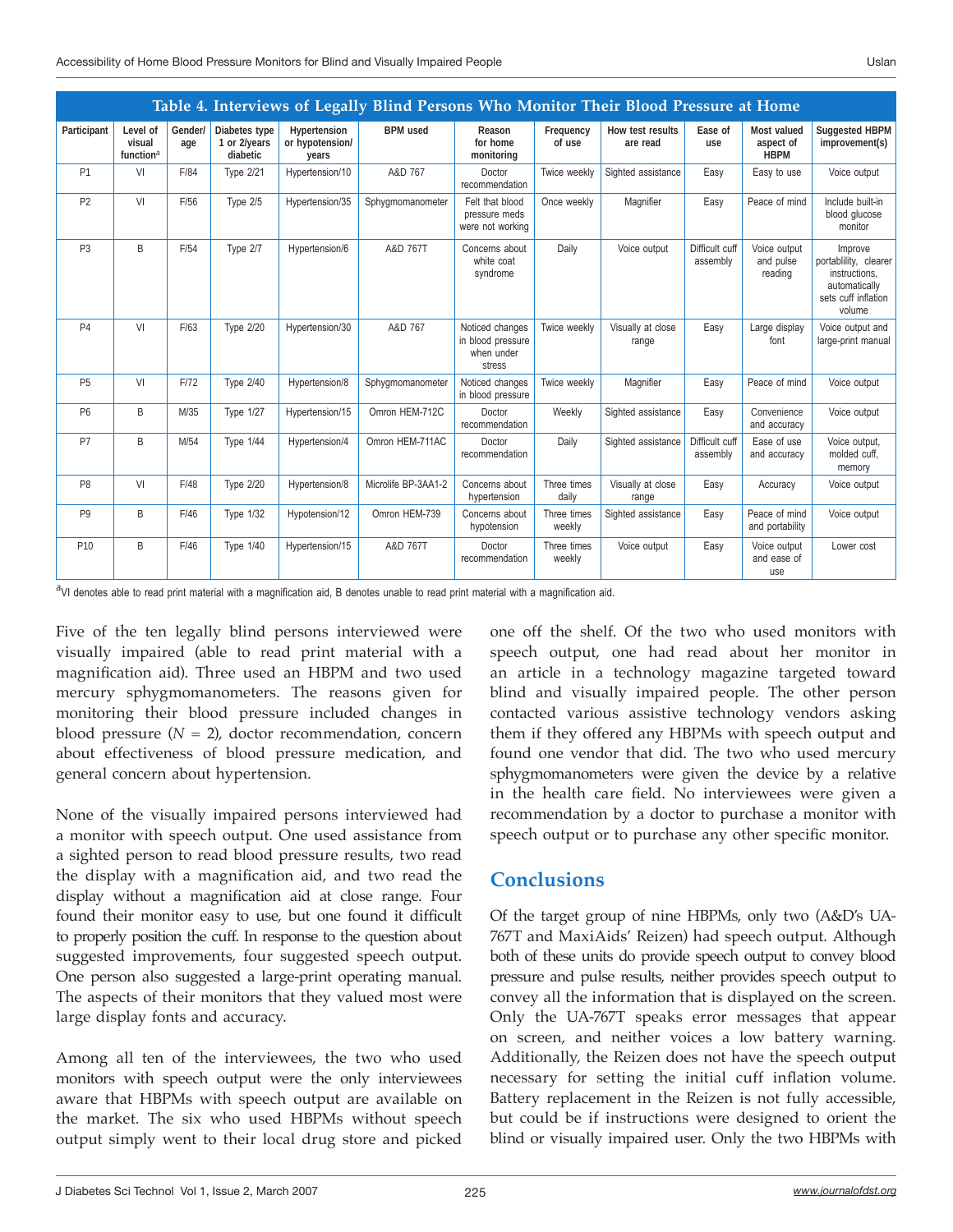speech output also lack a feature for automatically setting cuff inflation volume and the ability to store memory, highlighting the fact that blind and visually impaired persons are not getting access to equivalent full-featured HBPMs available to sighted persons. This is not surprising considering that so few HBPMs on the market offer speech output.

The characterization of Michelson contrast for HBPM displays is an objective of this study because it is considered by some to be the best and most complete single-metric description of the ability of a display to exhibit information.<sup>18,20</sup> More generally, the Michelson contrast for a sinusoidal luminance pattern as a function of the spatial frequency of the pattern is referred to as the modulation transfer function (MTF) of the system. As noted earlier, a smaller font producing more detail on a smaller spatial scale will possess a higher dominant spatial frequency.

While the fonts on the displays of the HBPMs were large and adequate, the measures of the displays' Michelson contrast and spatial frequency compiled in this study cannot be benchmarked at this time because no visual display design standards yet exist. Next steps toward the goal of developing such standards include conducting a clinical study to investigate a correlation between single digit character recognition and an objective measure of the image quality of a small visual display. We will use Barten's square-root integral (SQRI) image quality metric, which is computed from a weighted combination of the physical parameters of the image, as characterized by the MTF of the display, and a psychophysical parameter of the human visual system, as characterized by the subject's contrast sensitivity function (CSF).<sup>21</sup> The SQRI has been demonstrated to linearly correlate to subjective image quality over a wide range of image qualities. A successful correlation to single digit recognition (presented at the same luminance, field size, and low-frequency Michelson contrast as for the HBPM characters) and the SQRI should allow one to predict if a display will be appropriate for a visually impaired person with a given CSF.

Physical controls were found to be easy to identify, and operating procedures were found to be relatively simple on all of the HBPMs. Only the A&D Medical HBPMs are available with large-print manuals to accommodate visually impaired users. No Braille manuals are available for any monitors, and only the MaxiAids Reizen is available with an accessible electronic version of its manual to accommodate blind users.

Interviews with blind and visually impaired people who monitor their blood pressure at home revealed that speech output is a highly valued feature for both blind and visually impaired users. However, persons who were not using HBPMs with speech output were unaware of the fact that HBPMs with speech output are available. Similarly, interviewees who were part of a blood glucose monitor study in 2002 were unaware of monitors on the market with speech output.<sup>22</sup> Additionally, an informal survey of Certified Diabetes Educators revealed that none of the educators surveyed were aware of HBPMs with speech output.<sup>22</sup> The importance of an accessible operating manual that provides clear and easy to follow instructions was also mentioned often.

In summary, HBPMs are easy-to-use devices, especially when compared to blood glucose monitors (BGMs) and insulin pumps (IPs).<sup>23,24</sup> Additionally, unlike BGMs and IPs, HBPMs do not present accessibility barriers that are difficult to surmount, either technically or operationally. Two HBPMs with voice output were found to have a significant degree of accessibility, but there is definitely room for improvement. Furthermore, they were not found to offer as many features as those HBPMs that were less accessible. Recommendations for advancing the state of accessibility of HBPMs include the following:

- 1. Voice output of all display information.
- 2. The development of visual display standards that specify a minimally acceptable level of Michelson contrast.
- 3. Feature sets that include automatic setting of cuff inflation volume and memory storage capability.
- 4. Operational manuals that are accessible to blind and visually impaired persons.
- 5. A higher degree of awareness of accessible HBPMs among health care professionals so that the information can be passed to blind and visually impaired patients.

#### **Acknowledgments:**

The authors acknowledge the assistance provided by Marshall University interns Morgan Blubaugh, Taine Duncan, and Trenton Sturgill and by American Foundation for the Blind National Technology Associate Lee Huffman.

#### **Funding:**

Funded in part by the Teubert Foundation and The California Wellness Foundation.